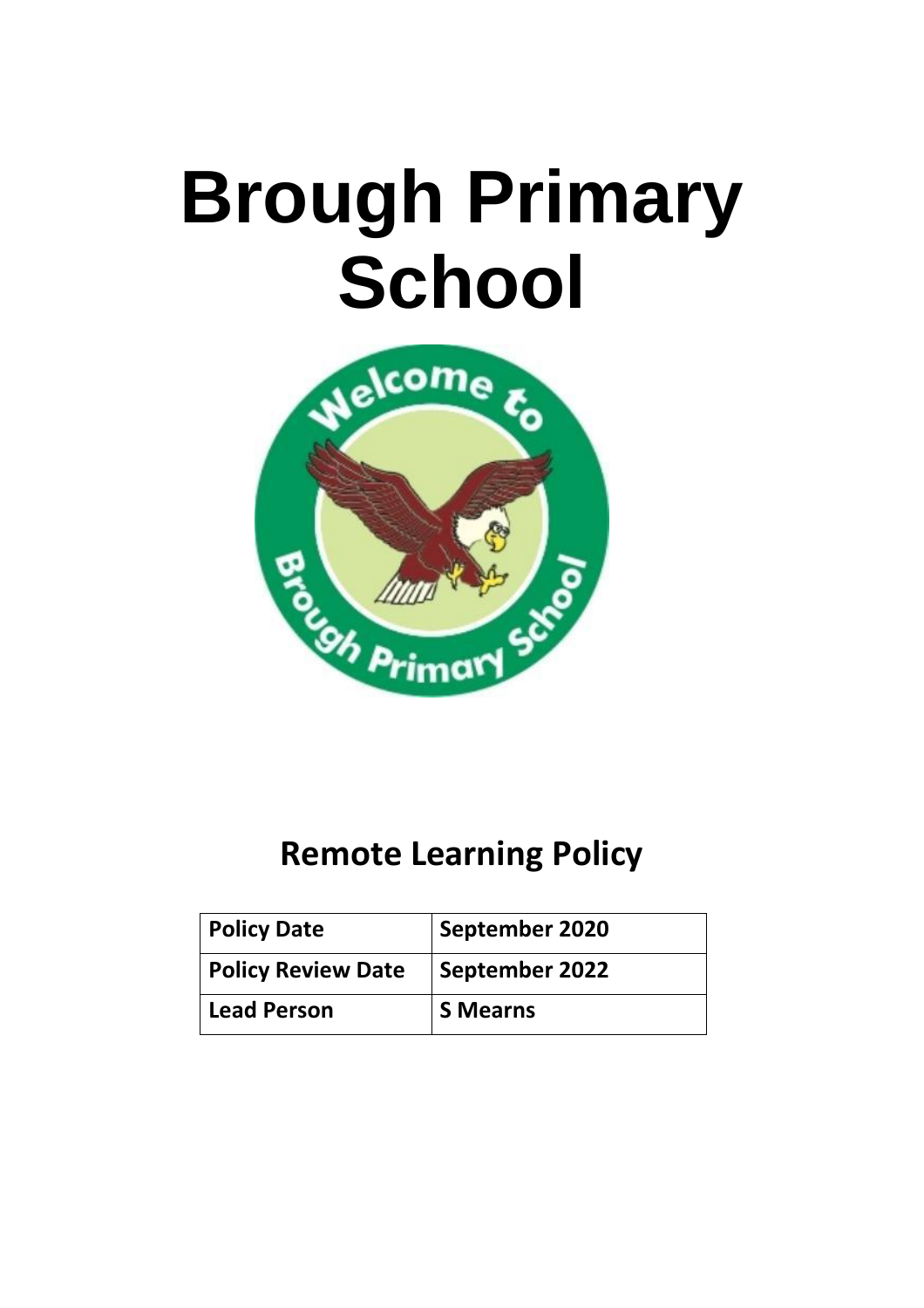#### 1. Aims

This remote learning policy for staff aims to:

- Ensure consistency in the approach to remote learning for pupils who aren't in school.
- $\geq$  Set out expectations for all members of the school community with regards to remote learning.
- Provide appropriate guidelines for data protection.

#### **2. Roles and responsibilities**

#### **2.1 Teachers**

When providing remote learning, teachers must be available between 9:00am and 3:30pm.

If they're unable to work for any reason during this time, for example due to sickness or caring for a dependent, they should report this using the normal absence procedure. This should be done following the agreed protocol for notifying the head teacher or deputy head teacher depending on the nature of the absence.

Teachers are responsible for:

• Running their Google Classroom-

#### *In the event of a whole Bubble Closure:*

- $\circ$  Create a timetable for the week (with year group partners)- similar to that taught in school. This must include subjects from across the curriculum.
- o The timetable should not include live 'face to face' lessons.
- o Ensuring children have access to lessons from 9am to 3.30pm which are of comparable length to what is taught in school.
- o Ensuring children have continued interaction with the teacher via the Google Stream.
- o Setting appropriately differentiated tasks for groups and individuals.
- o Placing the daily timetable on Google Stream.
- o Creating online resources to support lessons throughout the week on Google Classroom. As much as possible these should provide video support for children sourced from the list of websites provided by subject leaders.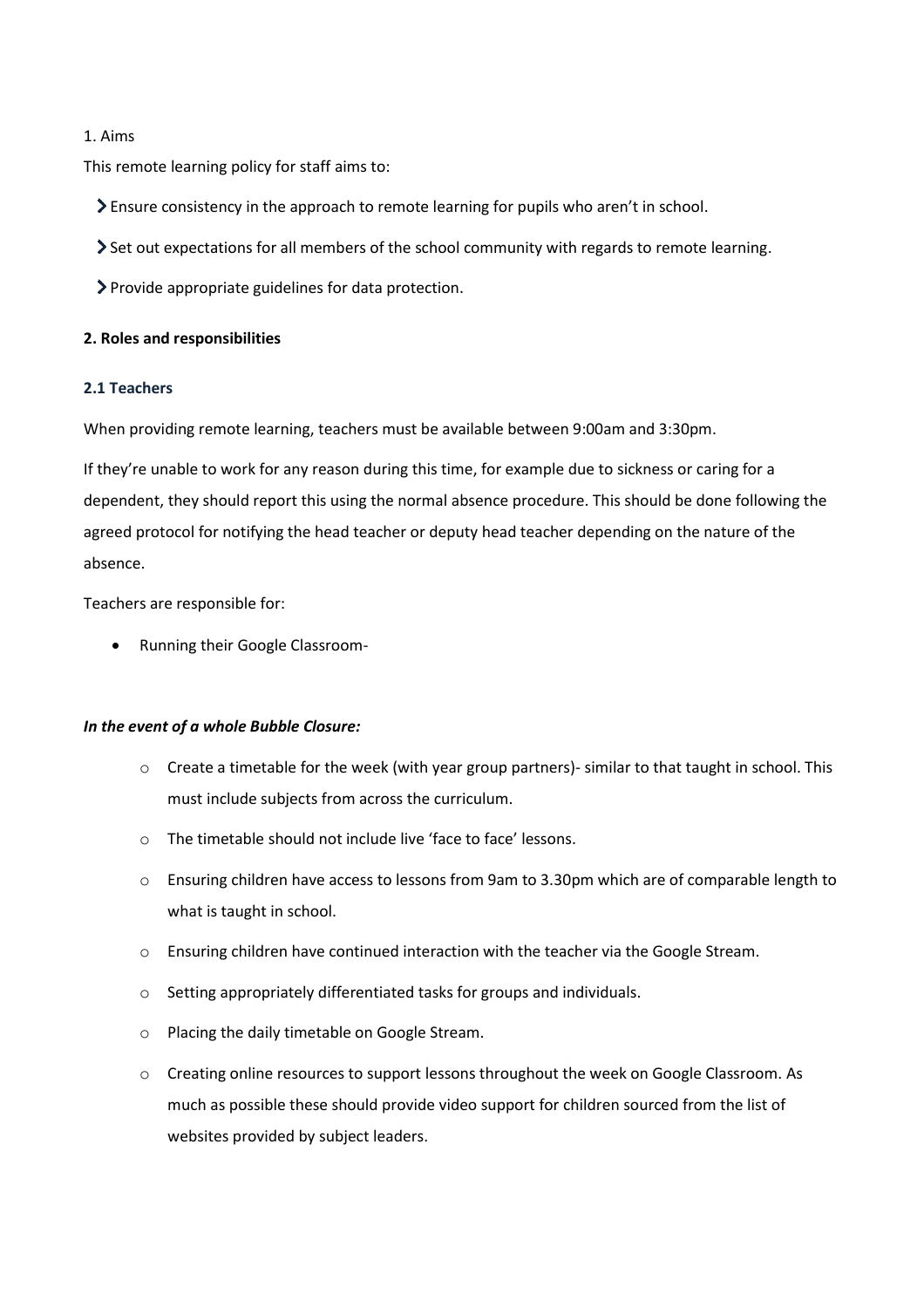- o Ensuring children know how to complete assigned work, turn it in, use templates, and take photos of written work and upload.
- o Marking and commenting of children's work.
- $\circ$  Delivering online safety lessons to children- how to interact on the live stream, cyber bullying, appropriate language, safe searching.

# Providing feedback on work:

- o Pupils can send any completed work to teachers via Google Classroom.
- o Teachers can mark and return work to pupils via the comments feature.
- o Teachers should mark work daily and return with a comment to the pupil within 24 hours.

# Keeping in touch with pupils and parents:

- o Via the private message function in Google Classroom.
- o It is accepted parents may well use the Google Stream as a way to contact teachers for help with tasks that have been set.
- o Parents to be called if pupils are not engaging in learning after the second day.

# *In the event of individual or small group absence due to Covid 19*

**It is accepted that in this eventuality teaching staff will do their best around their in-school teaching commitments, and that responding to Stream messages may have to be on a daily basis rather than within the working day.**

- o Ensuring children have access to lessons from 9am to 3.30pm which are of comparable length to what is taught in school.
- o Lessons set on-line are as far as is reasonably practicable representative of the learning taking place in school.
- o Ensuring children have continued interaction with the teacher via the Google Stream when teaching commitments allow.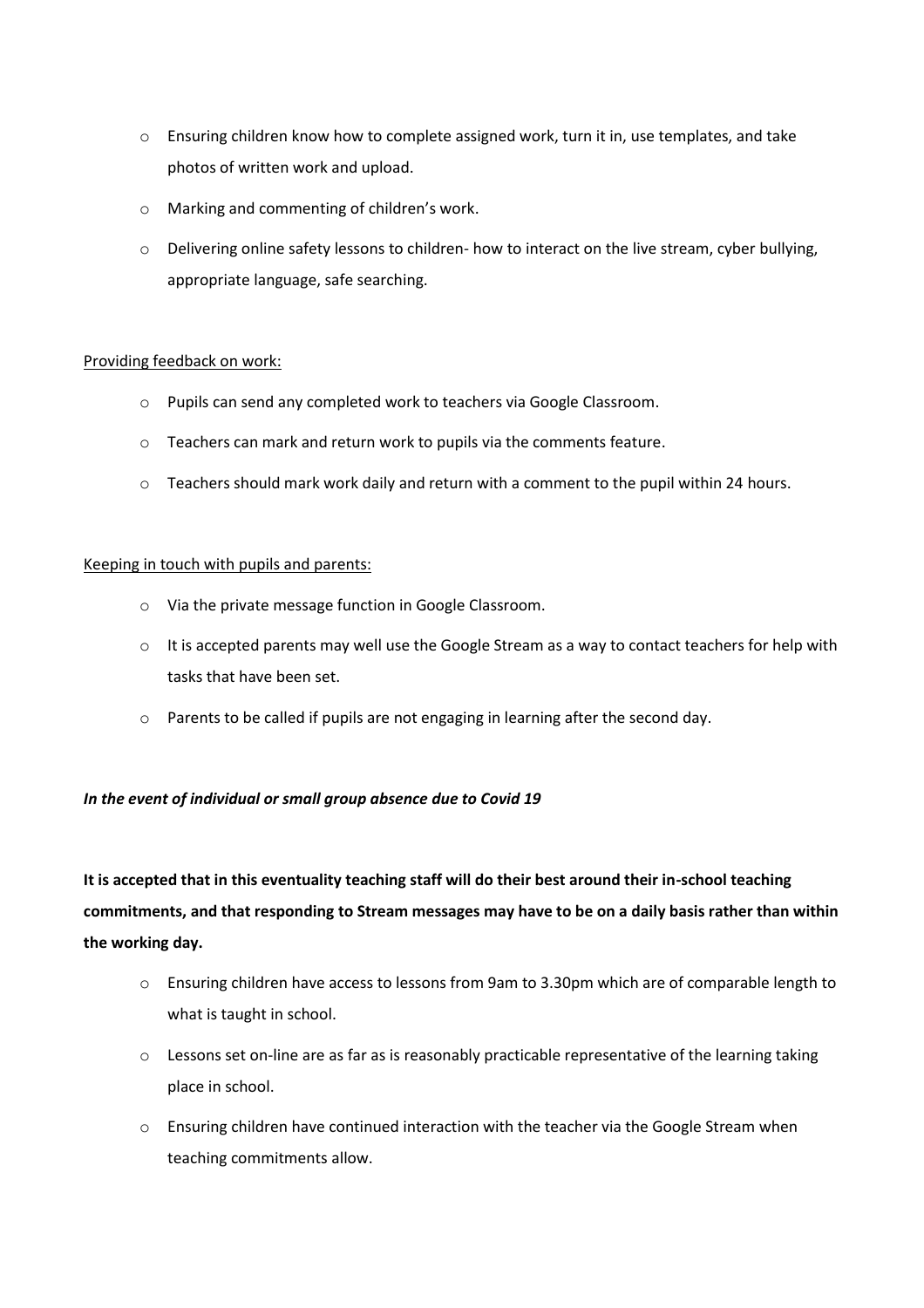- o Setting appropriately differentiated tasks for groups and individuals.
- o Ensuring children know how to complete assigned work, turn it in, use templates, and take photos of written work and upload.
- $\circ$  Marking and commenting of children's work, as and when teaching permits.
- o Delivering online safety lessons to children- how to interact on the live stream, cyber bullying, appropriate language, safe searching.

# Providing feedback on work:

- o Pupils can send any completed work to teachers via Google Classroom.
- o Teachers can mark and return work to pupils via the comments feature.
- $\circ$  Teachers should mark work after they have finished their teaching commitments rather than throughout the day, but still within 24 hours of it being uploaded.

#### Keeping in touch with pupils and parents:

- o Via the private message function in Google Classroom.
- $\circ$  It is accepted parents may well use the Google Stream as a way to contact teachers for help with tasks that have been set.
- o Parents to be called if pupils are not engaging in learning after the second day.

#### In the home learning

- o Parents can use the private message option through the Google Classwork section of Google Classroom, if they need help or support with the content of any specific task. For issues not related to remote learning, please contact the school via the [brough.primary@eastriding.gov.uk](mailto:brough.primary@eastriding.gov.uk) email address. If support is required in relation to technical issues with accessing Google Classroom, please email [support@broughprimaryschool.co.uk](mailto:support@broughprimaryschool.co.uk)
- $\circ$  Any issues that are received are to be dealt with professionally by the class teacher, if necessary teachers to contact a member of SLT for advice.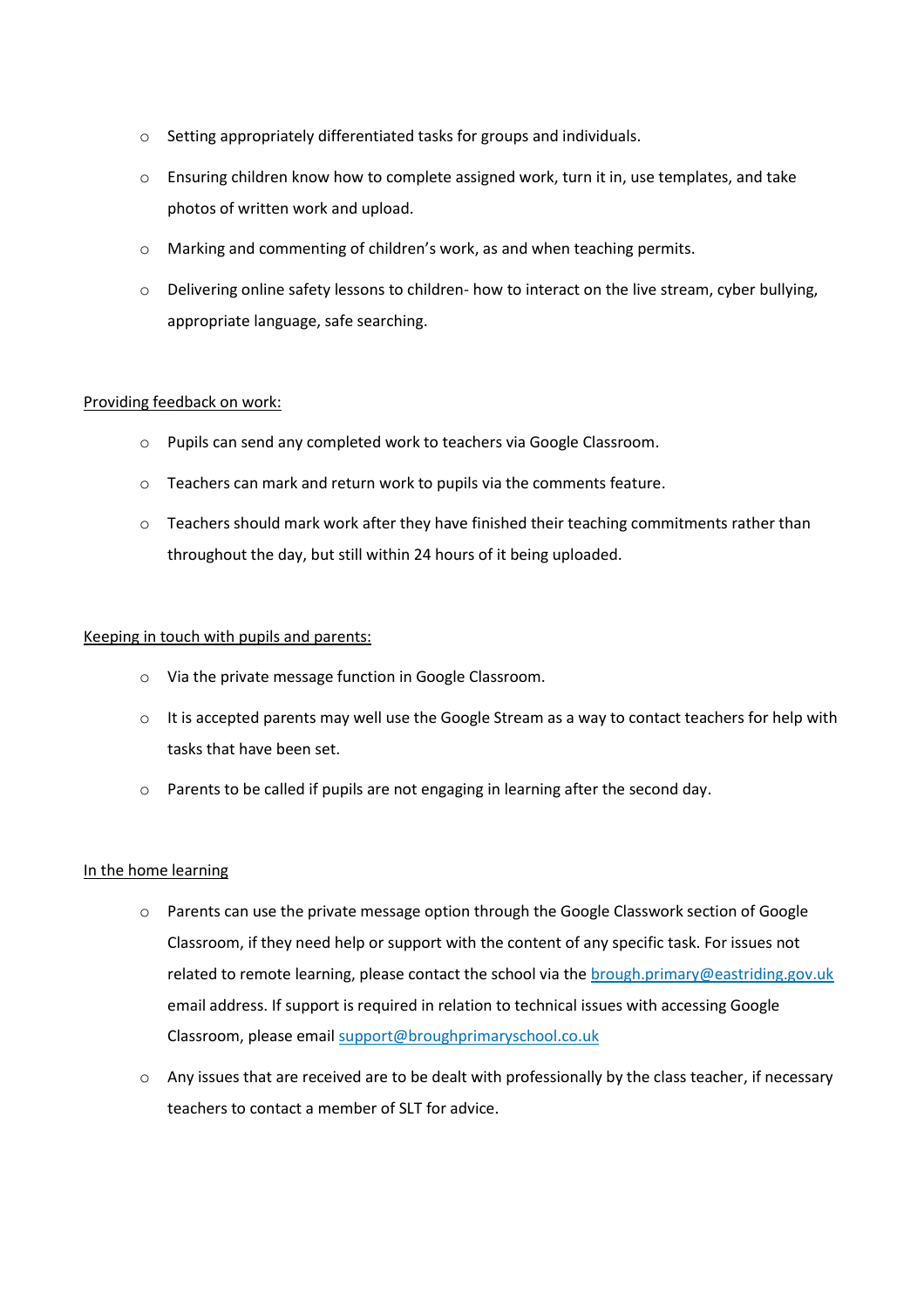- o Teachers should ideally have contact with all pupils in their class every day via Google Classroom. If there is no contact after 2 consecutive days, a member of school staff will attempt to make contact via telephone. If contact is not established a member of the SLT should be informed.
- $\circ$  If the teacher is making that call, withheld numbers should be used if teachers are using their mobile phones from home. (Any costs incurred can be discussed with the business manager or headteacher).
- o Contact should be polite and encouraging. Teachers must not give out any personal details. Any concerns should be forwarded to a member of the SLT who may choose to contact the parents directly.

#### Attending virtual meetings with other professionals, staff, parents and pupils:

- o Ensure appropriate dress is maintained in the event of any virtual meeting
- $\circ$  Locations (e.g. avoid areas with background noise, nothing inappropriate in the background)

#### **2.2 Teaching assistants**

If required to assist with remote learning, teaching assistants must be available during their normal working hours. During this time, they are expected to check work emails and be available when called upon to support the children with their learning. If they're unable to work for any reason during this time, for example due to sickness or caring for a dependent, they should report this using the normal absence procedure.

Teaching assistants are responsible for:

Supporting pupils with learning remotely:

- o When requested by the SENCO
- o Attending virtual meetings with teachers, parents and pupils when specifically requested by the SNECO
- o Ensure an appropriate dress is maintained in the event of any virtual meeting
- $\circ$  Locations (e.g. avoid areas with background noise, nothing inappropriate in the background)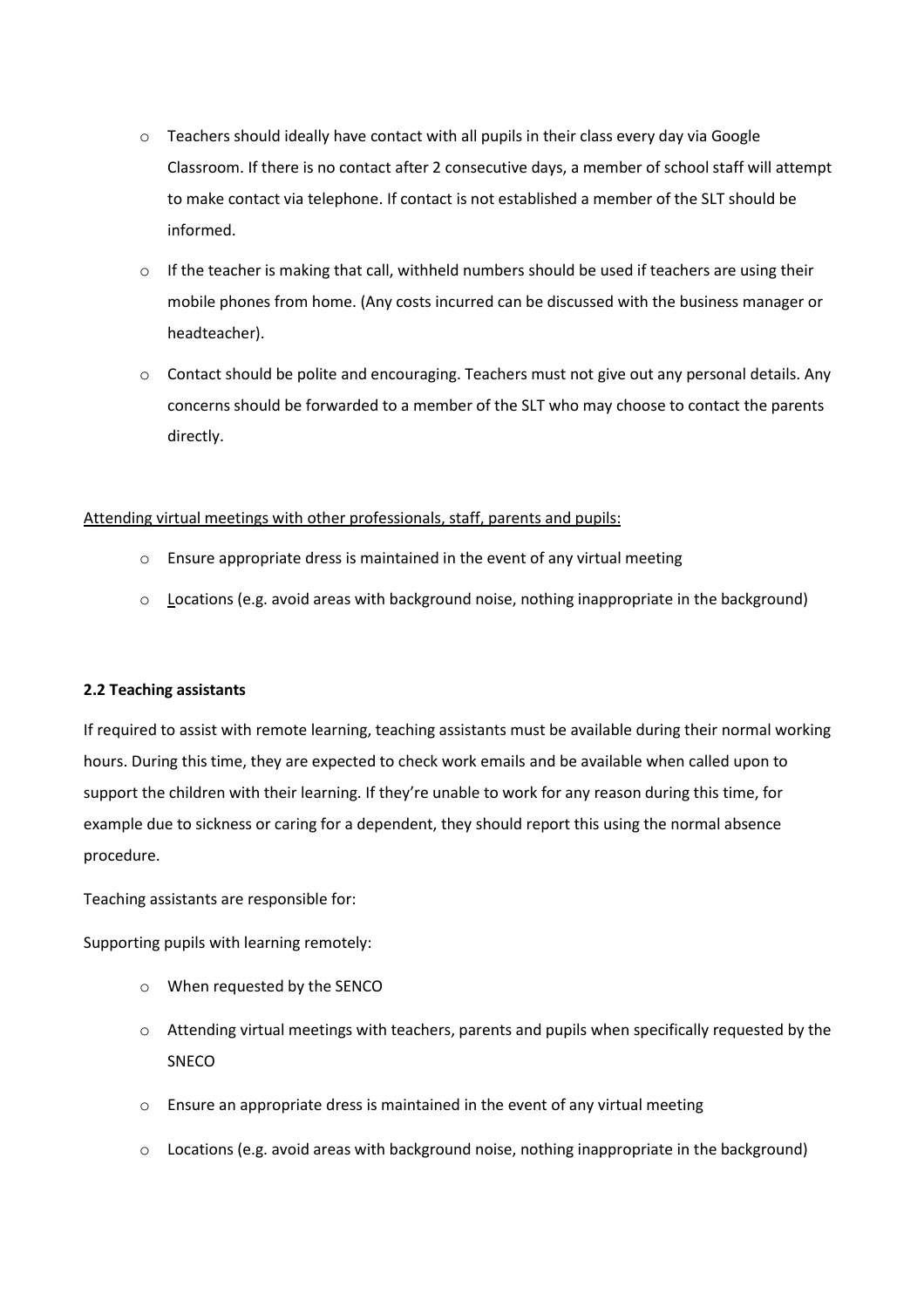#### **2.3 Subject leads**

Subject leaders are responsible for responding to requests for help and support within their own subject from teachers who are engaged in whole bubble remote learning and for ensuring they keep staff appropriately up- to-date with available resources.

# **2.4 Deputy head Teacher**

Alongside those responsibilities in school, the deputy head teacher is responsible for:

- o Co-ordinating the remote learning approach across the school
- o SLT monitoring the effectiveness of remote learning
- o Reviewing work set by teachers weekly
- o Monitoring Stream correspondence between parents, pupils and teachers
- o Monitoring the security of remote learning systems, including data protection and safeguarding considerations

#### **2.5 Designated safeguarding lead**

The DSL is responsible for:

Maintaining contact, collating, passing on information and responding to any concerns and ensuring the actions listed in the **Strategic School Child Protection & Safeguarding Policy 2020,** which includes amendments in light of Covid 19, are followed.

#### **2.7 Pupils and parents**

Staff can expect pupils learning remotely to:

o Be contactable during the hours of the school day 9am – 3.30pm – although they may not always be in front of a device the entire time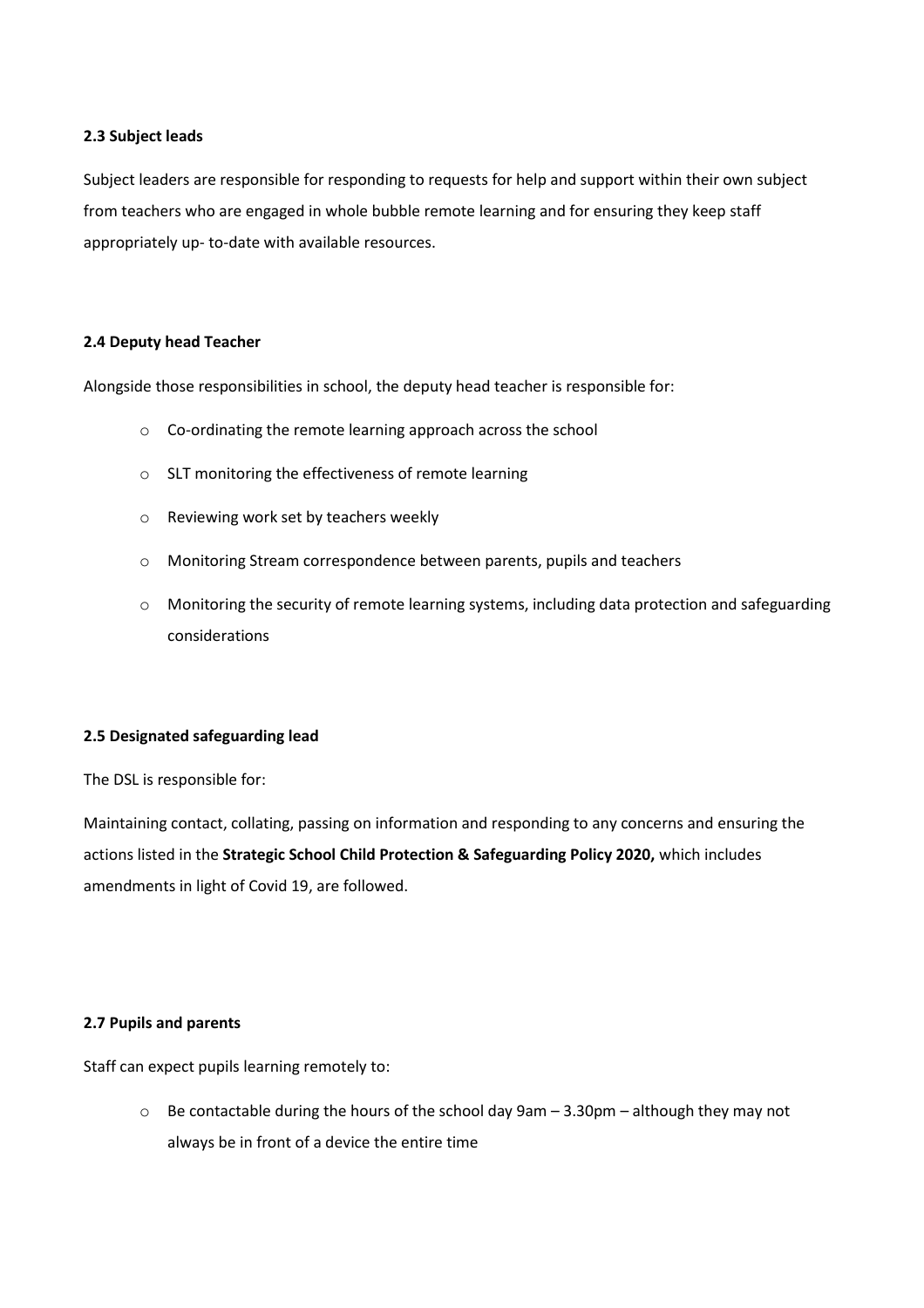- o Seek help if they need it, from teachers or teaching assistants
- o Alert teachers if they're not able to complete work.

Staff can expect parents to:

- $\circ$  Seek help from the school if they need it staff should refer parents to the remote learning section on our website and the 'Learning Whilst at Home' page for the Google Classroom information and other useful links for learning
- o Be respectful when making any complaints or concerns known to staff

#### **2.8 Governing body**

The governing board is responsible for:

- o Monitoring the school's approach to providing remote learning to ensure education remains as high quality as possible
- o Ensuring that staff are certain that remote learning systems are appropriately secure, for both data protection and safeguarding reasons.

#### **3. Who to contact**

If staff have any questions or concerns about remote learning, they should contact the following individuals:

Here are some suggested issues and the most likely points of contact, but adapt and add to this as needed:

- Issues in setting work talk to the relevant subject lead or SENCO (A Rozenbroek)
- Issues with behaviour talk to the relevant phase leader (EYFS G Perry, KS1 S Fraser, Years 3, 4 & 5 S Wilson, Year 6 - S Mearns).
- $\blacktriangleright$  Issues with IT contact Primary Tech in the usual way
- $\ge$  Issues with their own workload or wellbeing talk to their immediate line manager
- Concerns about data protection talk to the data protection officer (S Marshall)
- Concerns about safeguarding talk to the DSL (H Shepherdson)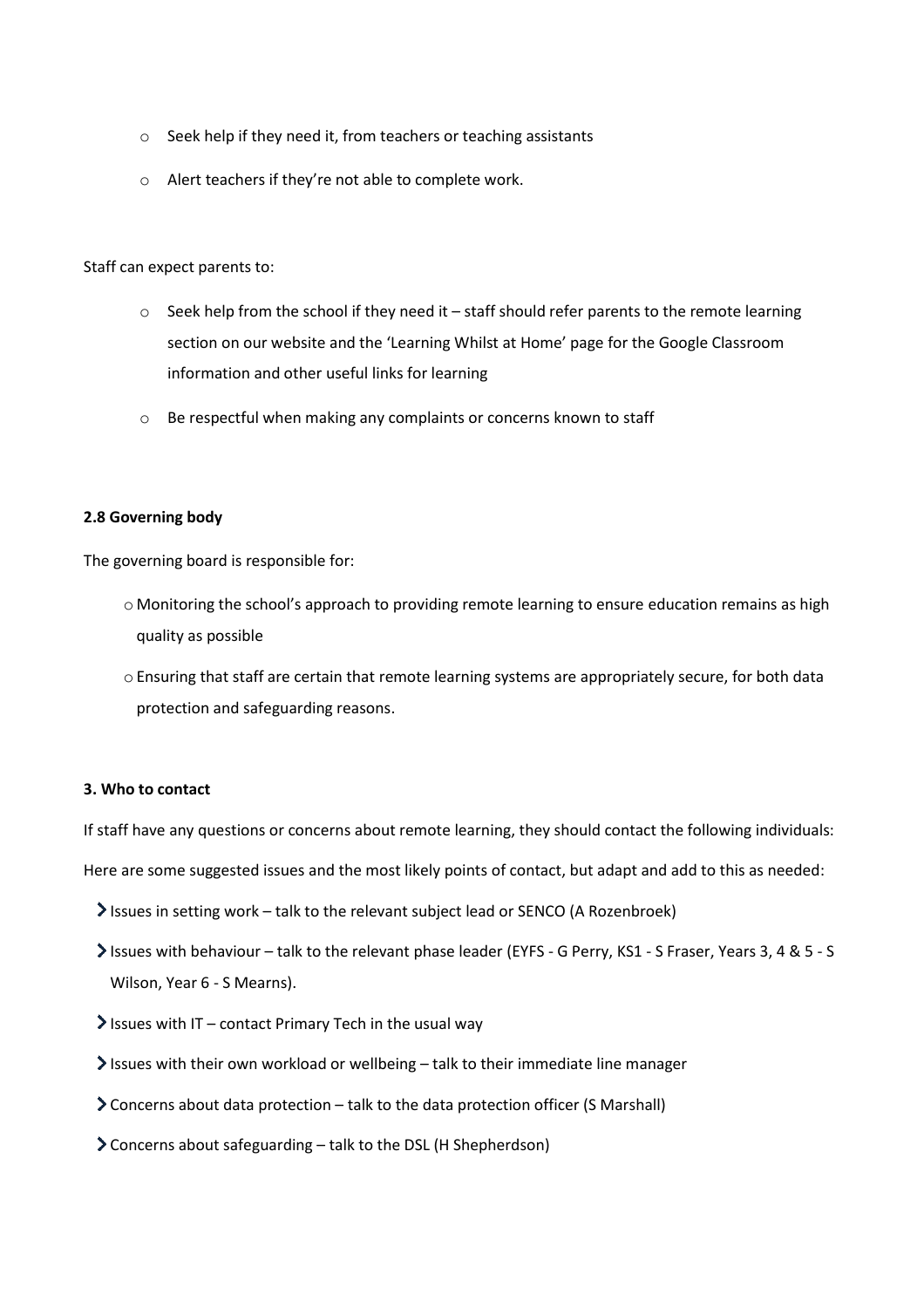#### **4. Data protection**

#### **4.1 Accessing personal data**

When accessing personal data for remote learning purposes, all staff members will:

- o Teachers are able to access parent contact details via SIMS using a secure password. Do not share any details with third parties.
- o School laptops and iPads are the school's preferred devices to be used when accessing any personal information on pupils.

#### **4.2 Processing personal data**

Staff members may need to collect and/or share personal data such as emails or phone numbers as part of the remote learning system. Such collection of personal data applies to our functions as a school and doesn't require explicit permissions. While this may be necessary, staff are reminded to collect and/or share as little personal data as possible online.

#### **4.3 Keeping devices secure**

All staff members will take appropriate steps to ensure their devices remain secure. This includes, but is not limited to:

- $\blacktriangleright$  Keeping the device password-protected strong passwords are at least 8 characters, with a combination of upper and lower-case letters, numbers and special characters (e.g. asterisk or currency symbol).
- Ensuring the device is not left in a vulnerable position such as the boot of a car overnight.
- Making sure the device locks if left inactive for a period of time.
- Not sharing the device among family or friends.